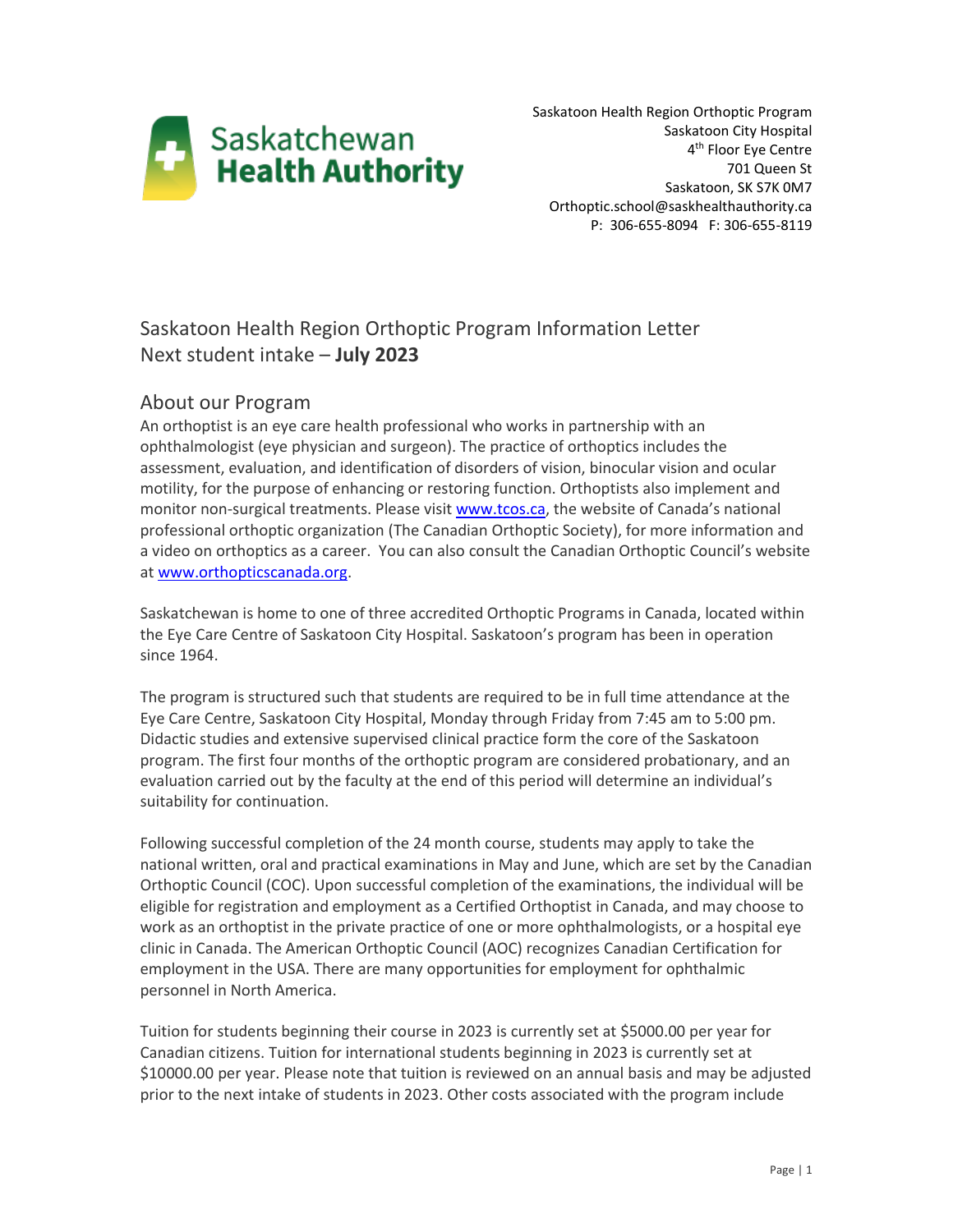textbooks (typically \$300.00 to \$500.00 for the 24 months of study), a final exam fee, and accommodation and meals at the final exam site. Students may be eligible for Canada Student Loans. There are scholarship opportunities available from both the International Joint Commission of Allied Health Personnel (iJCAHPO) and The Canadian Orthoptic Society during the course of study.

### Application Process

Applications will be accepted from January 16 to March 3, 2023, from individuals who will have completed an undergraduate university degree in Canada before July 2023. **DOCUMENTS WILL NOT BE ACCEPTED BEFORE JANUARY 16, 2023**. Our preference will be for those who have completed one or more courses in any of the following areas: physiology, human biology, anatomy, physics, statistics, research or mathematics.

Work or volunteer experience in the health care field will be considered an asset. Candidates should possess sound judgment, emotional maturity, critical thinking skills and the ability to relate to small children and adults. The ideal candidate will be a self-motivated learner with a drive to further their knowledge for the purpose of evidence based patient care. Effective verbal and written communication skills are a necessity.

Please visit our web page in January 2022 for an application package. All prospective applicants are strongly encouraged to connect with a practicing orthoptist to discuss the career prior to applying. Please contact us at the address above if you wish to have assistance in arranging this.

Note: All students who obtained their undergraduate degree *outside* of North America must hold a degree equivalent to a Canadian undergraduate degree and are required to provide a Specialized Assessment Certificate from IQAS [\(https://www.alberta.ca/iqas-overview.aspx#toc-](https://www.alberta.ca/iqas-overview.aspx#toc-0)[0\)](https://www.alberta.ca/iqas-overview.aspx#toc-0) *WITH* their application. IQAS application submission and fees are the student's responsibility. Please arrange to have this documentation completed before the application deadline of March 3, 2023. This process may take in excess of 4 months. Please check with the program for the acceptability of other assessment certificates.

Note: All students for whom English is not the first language must have a TOEFL or IELTS score report sent directly to the Orthoptic Program by a TOEFL center before the application deadline. The minimum acceptable TOEFL score is 86 (internet based). The minimum IELTS (Academic) overall band score is 6.5. Other tests of English mastery may be acceptable. Contact the program for more information on other acceptable tests.

#### Interview

*All* applications received are reviewed by a committee and must meet minimum criteria to be selected for interview. Five selected applicants will be required to attend a personal interview in April 2023 (date to be determined), and provide proof of citizenship. Candidates residing more than 100km from Saskatoon may request to have their interview via telephone or virtually.